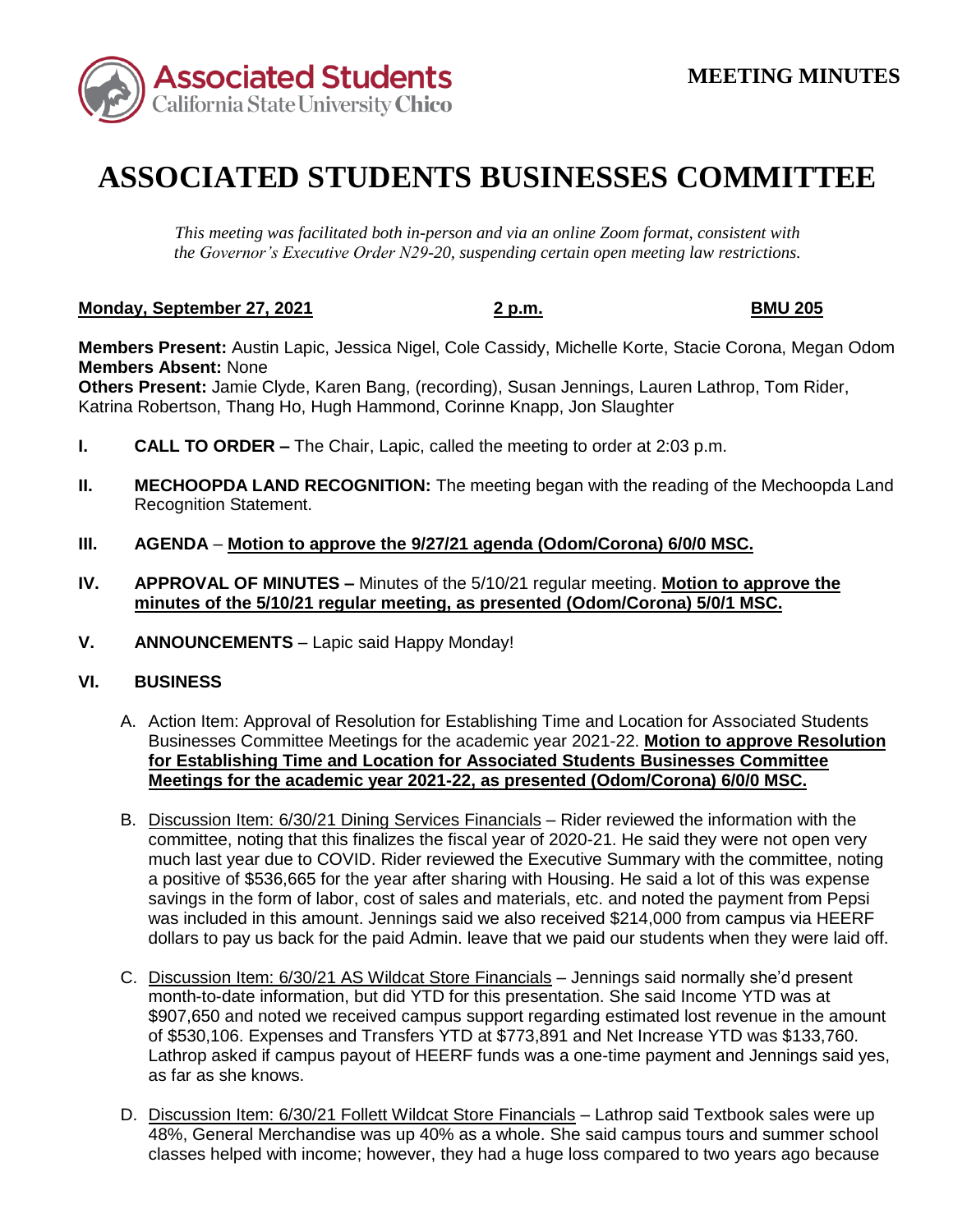of not having the on-campus Summer Orientations to rely on. Overall, Lathrop said for June they ended up at \$90,735, which was an increase from the year before of about \$28,654 or 46%. She said they have been communicating with Herff Jones regarding the issue of in-person graduations and said Herff Jones didn't have enough staff to process all of the orders, which caused major issues. She doesn't expect this to happen again this next year. Corona expressed appreciation for the bookstore pivoting and doing what they could to support the campus for in-person graduation.

- E. Discussion Item: Local Agency Investment Fund (LAIF) and Certificates of Deposit (CD) for quarter ending 6/30/21 – Jennings explained the investment products that we use, noting they are very secure but provide low returns as there's not a lot of risk. She reviewed the Auxiliary Business information with the committee, noting interest earned of \$[5,743.42.](https://5,743.42) CD's were next reviewed, and the Wildcat Store (Auxiliary Business) interest earned was [\\$1,854.06](https://1,854.06).
- F. Discussion Item: 6/30/21 Auxiliary Activities Fund Capital Expenditure Report Jennings said the only item purchased last year was a hot dog cart in the third quarter. Rider said they need to hire a person to run the cart.
- G. Discussion Item: ASBC's Mission and Program Statements Slaughter said the various AS Mission and Program Statements are being updated as needed this year. He reviewed the current statements that are listed on the AS website, noting the AS Mission Statement was approved this Services Mission Statement was approved in 2001. He explained that a good mission statement answers three questions: 1. what we do (articulate our purpose); 2. How we do it (how does our business operate?); 3. Why we do what we do (describe our "spark" or passion) Slaughter reviewed the current Business Mission Statement as well as the Food Services Mission Statement (Odom left the meeting at 2:29 p.m.). Options and next steps were reviewed and Slaughter suggested possibly consolidating the two to be one Mission Statement. He said ASBC could either update or affirm the current statements and a sub-committee could be appointed to work on this. Lapic said his goal is to consolidate the two Mission Statements, update and streamline them. Discussion was held and consensus of the committee was to combine them. Lapic, Rider and Cassidy expressed interest in being on the sub-committee. last spring. Slaughter said the Business Mission Statement was approved in 2002 and the Food
- student labor shortage, although they're looking pretty good regarding career staff. He said a \$300 signing bonus was implemented after 30 days of employment, plus employee meals for students, which has helped. He said they still have spots available at Sutter Dining, mornings and afternoons in particular. Regarding supply chains, Rider said they're having difficulty getting products and produce is now only being delivered twice a week due to driver shortages. He said costs have increased for everything and our prices will need to be increased over winter break. • Regarding sustainability, Rider shared a video explaining the new Ozzi machine being used at Sutter which provides food in reusable Ozzi containers. He explained student pros and cons for using this system. Rider also pointed out that he's in Dining Manager's ware and that they have t-shirts and hats for student staff as well. • Future plans – Rider said they have been working with food trucks, who have been at Sutter weekly over the past few weeks. He explained that students receive a receipt when they swipe their card and then take the receipt to whichever food truck they'd like to purchase a meal from. He said 375 meals were provided out of two trucks last Tuesday; however, our Dining Services staff are still providing up to 900 meals as well. He said it has been a nice relief for staff as they've been overloaded. Rider said he recently received great news from Cabinet that he can pursue possibly having long-term food trucks on campus and he'll be meeting with Heather Long, EHS and UPD to look at four areas on campus where the food trucks could be located. • Rider said the owner of Steve's Pizza from Davis came looked at our Marketplace space and has put a proposal together for us. In addition, Round Table Pizza has expressed interest again and Rider will see about getting a proposal from them as well. • Corona asked if Dining received HEERF III money. Rider said they received \$246,000 from campus of HEERF III money, which is designed to create a **VII.** DINING SERVICES DIRECTOR'S REPORT – Rider started with challenges, noting there is a